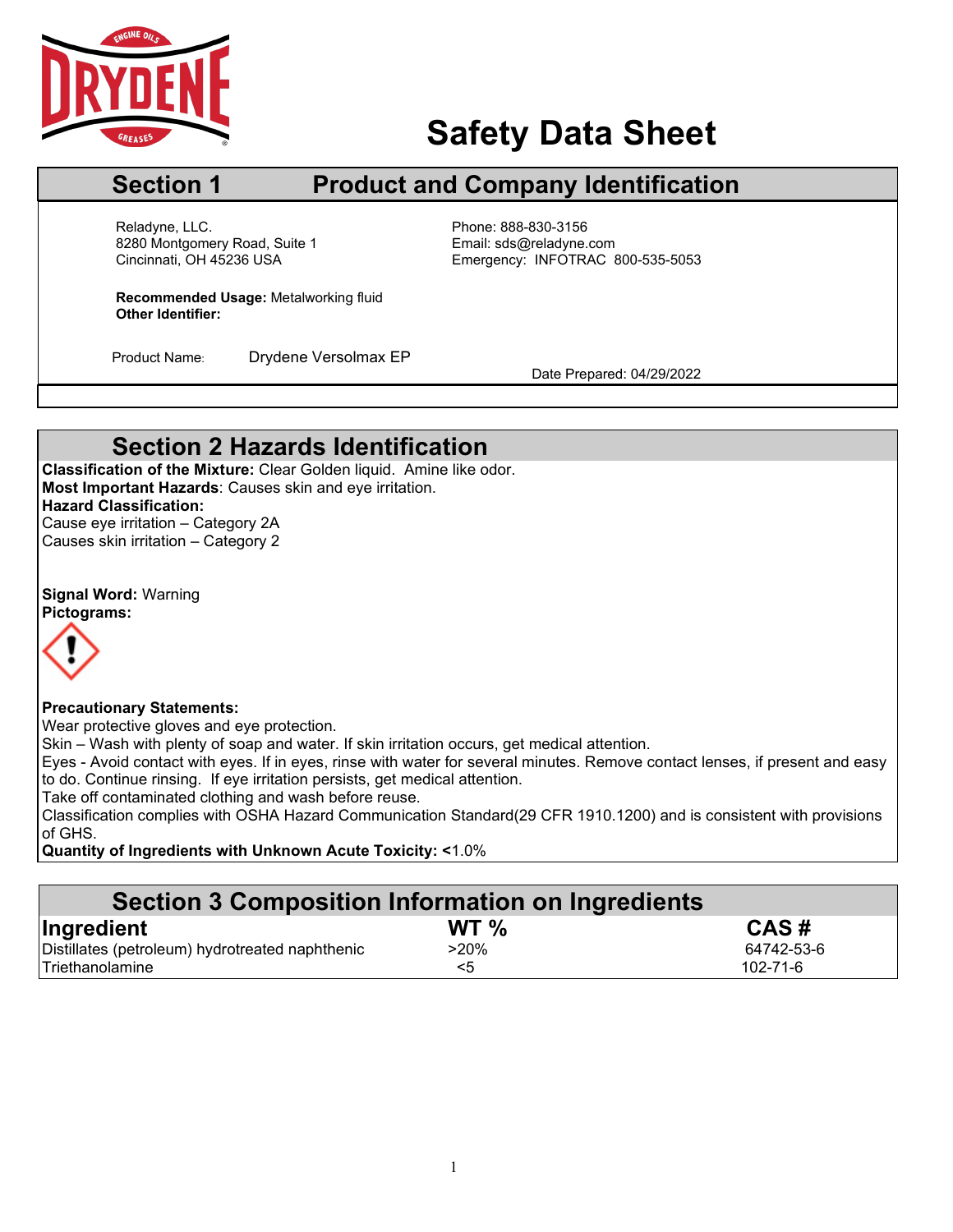**Section 4 First Aid Measures**

**Eyes:** Flush eyes with running water for at least 15 minutes. If redness, burning, blurred vision or irritation persists, transport to nearest medical facility for additional treatment.

**Skin:** Flush skin with water, wash with soap and water. If irritation occurs, get medical attention. Remove contaminated clothing. Do not reuse clothing until cleaned. If material is injected under the skin, transport to the nearest medical facility for additional treatment. If redness, swelling, pain and/or blisters occur, transport to the nearest medical facility for additional treatment.

**Ingestion:** Do NOT induce vomiting and obtain medical attention. Have victim rinse mouth out with water. If vomiting occurs spontaneously, keep head below hips to prevent aspiration.

**Inhalation:** Remove victim to fresh air and keep at rest in a position comfortable for breathing. If the victim has difficulty breathing or tightness of the chest, is dizzy, vomiting or unresponsive, give oxygen with rescue breathing or CPR as required and transport to the nearest medical facility.

# **Section 5 Fire Fighting Measures**

### **Flammable Properties:**

Flash point: none (ASTM D56) Flammable limits in air: N/A Auto ignition temperature: N/A **Extinguishing media:** CO<sub>2</sub>, dry chemical, foam

**Special firefighting measure:** The material as received will not support combustion, however its residues may; therefore, procedures for an oil fire should be followed. Use self-contained breathing apparatus. Use foam or dry chemical to extinguish fire. Water may be used only to keep surrounding containers cool. Firefighters should wear proper protective equipment and self-contained breathing apparatus with full face piece operated in positive pressure mode.

# **Section 6 Accidental Release Measures**

- **Eliminate ignition sources and ventilate area. Advise EPA/state agency if required.**
- Absorb spillage with inert absorbent material. **for clean-up.**

• **Contain spill and keep from entering waterways or sewers.** • **Treat contaminated absorbent same as spilled product.**

# **Section 7 Handling and Storage**

**Handling and Storage Precautions:** Avoid heat, open flames, including pilot lights, and strong oxidizing agents. Use explosion-proof ventilation to prevent vapor accumulation. Ground all handling equipment to prevent sparking. Avoid contact with eyes, skin and clothing. Wash thoroughly after handling. Do not eat, drink or smoke when using this product. Have appropriate fire extinguishers and spill clean-up equipment in or near storage area.

**Work/Hygienic Practices:** Wash with soap and water before eating, drinking, smoking, applying cosmetics, or using toilet. Launder contaminated clothing before reuse. Properly dispose of contaminated leather articles such as shoes or belts that cannot be decontaminated. Contaminated leather articles including shoes cannot be decontaminated and should be destroyed to prevent reuse.

# **Section 8 Personal Protection/ Exposure Controls**

**Engineering Controls:** Use adequate ventilation to keep vapors and mists of this material below applicable standards. **Respiratory Protection:** If engineering controls do not maintain airborne concentrations to a level which is adequate to protect worker health, an approved respirator must be worn. Respirator selection, use and maintenance should be in accordance with the requirements of the OSHA Respiratory Protection Standard, 29 CFR 1910.134.

**Skin Protection:** Use protective clothing that is chemically resistant to this product. Acceptable materials for gloves and aprons are: neoprene, nitrile rubber or viton.

**Eye Protection:** Use safety glasses or goggles. Have suitable eye wash water available.

**Other/General Protection:** For mists and vapors: Air Purifying, organic vapor cartridge, NIOSH approved respirator. Use self-contained breathing apparatus for environments with unknown concentrations or emergency situations.

| <b>Chemical Name</b>                 | OSHA TWA $(mg/m3)$ | ACGIH TWA $(mg/m3)$ |  |
|--------------------------------------|--------------------|---------------------|--|
| Severely Hydrotreated Naphthenic Oil | 5 (Mist in Air)    |                     |  |
| Triethanolamine                      |                    |                     |  |

 $\mathfrak{D}$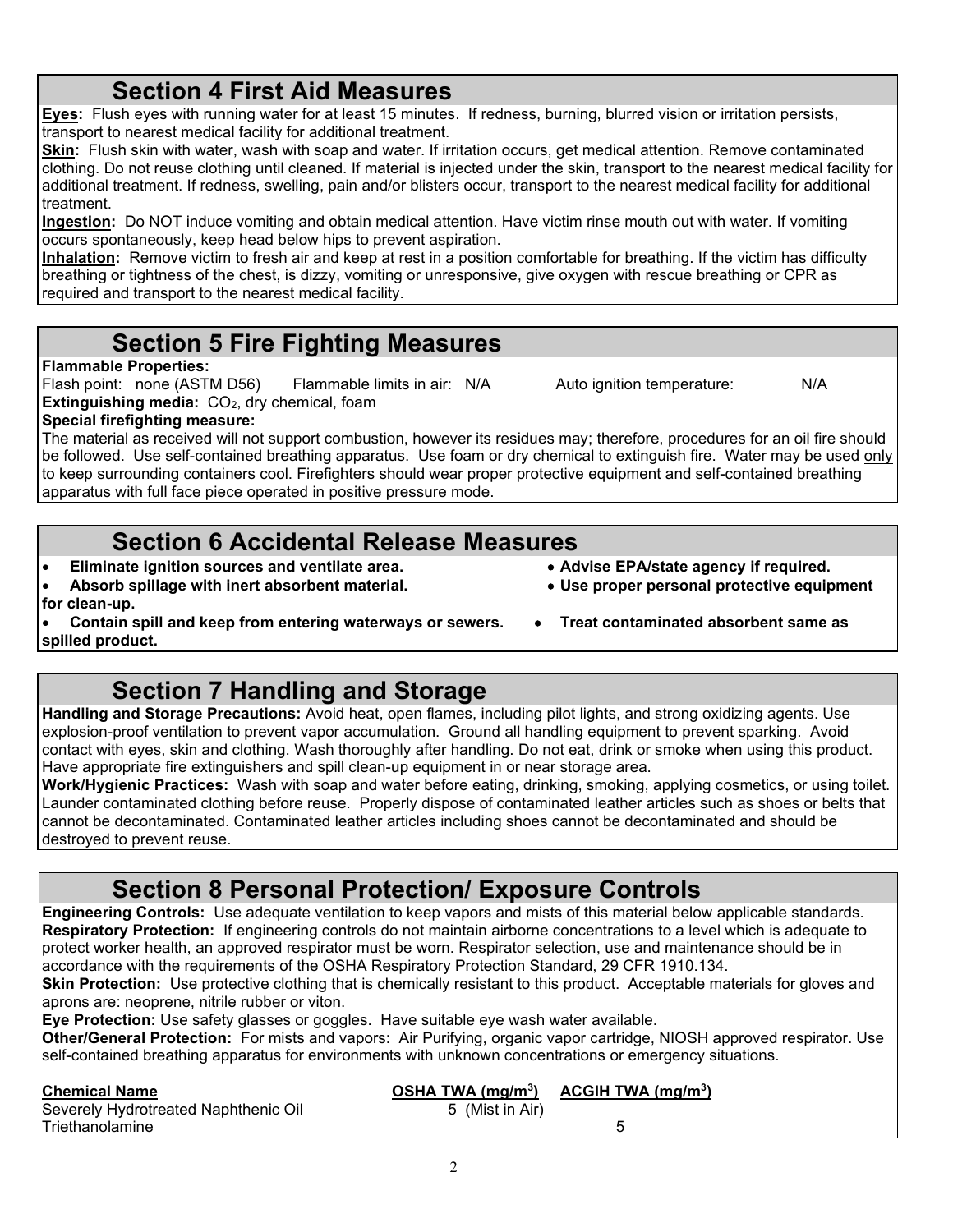|                                                    |                | <b>Section 9 Physical and Chemical Properties</b> |                                            |                          |                             |
|----------------------------------------------------|----------------|---------------------------------------------------|--------------------------------------------|--------------------------|-----------------------------|
| Color:<br>Complete                                 | Golden         | <b>Vapor Pressure:</b>                            | $N/A$ $\circ$ F                            |                          | <b>Solubility in Water:</b> |
| <b>Appearance: Clear Liquid</b><br>Odor:<br>>1     | Characteristic | Vapor Density (air = 1):                          | % Volatile by Volume: > 25% as water<br>>1 | <b>Evaporation Rate</b>  | (water = $1$ ):             |
| <b>Boiling Point:</b> $>212^{\circ}$ F<br>pH@ 10%: | 9.40           | <b>Reactivity in Water:</b>                       | Non-reactive                               | <b>Specific Gravity:</b> | 1.011                       |

**Section 10 Stability and Reactivity**<br>Stable Conditions to avoid: Sources of ignition. Incompatibility: Strong oxidizing or reducing agents. **Stability: Stable Conditions to avoid:** Sources of ignition. **Decomposition Products:** Oxides of Carbon, Hydrogen Chloride and Nitrogen. **Hazardous Polymerization:** Will not occur.

# **Section 11 Toxicological Information**

**Likely Routes of Exposure:** Inhalation, skin, eyes and ingestion.

**Potential Health Effects:**

**Eye Effects:** This mixture can cause irritation, redness to the eyes.

**Skin Effects:** Prolonged and/or repeated skin contact may cause irritation/dermatitis.

**Oral Effects:** Harmful if swallowed. May cause burns to mouth and esophagus. Gastrointestinal tract irritation, nausea and vomiting.

**Inhalation Effects:** Harmful if inhaled. May cause respiratory tract irritation.

**Chronic Health Effects:** Primary target organs following repeated exposure are eyes, skin, lungs.

**Mutagenicity:** Negative

**Carcinogenicity:** This mixture does not contain any component that is listed as a carcinogenic or a potential carcinogen by the National Toxicology Program, by the I.A.R.C. monographs or by OSHA.

**Teratogenicity:** Negative.

**Sensitization:** Negative

**Toxicological Data:** No data available or estimated

# **Section 12 Ecological Information**

Not classified due to inadequate data available on this mixture. Recommend avoidance of release to the environment.

## **Section 13 Disposal Considerations**

Avoid release to the environment. Dispose in a safe manner in accordance with national, state and local regulations. Not a RCRA hazardous waste if uncontaminated. If "used" RCRA criteria must be determined. Dispose of container by recycling or if permitted incineration.

# **Section 14 Transportation Information**

**Proper Shipping Name:** Lubricating Oils. N.O.S.. **Shipping Class:** 65 **Dot Identification Number:** N/A **Dot Shipping Label:** Not regulated by DOT. **TDG Classification:** Not controlled under TDG (Canada).